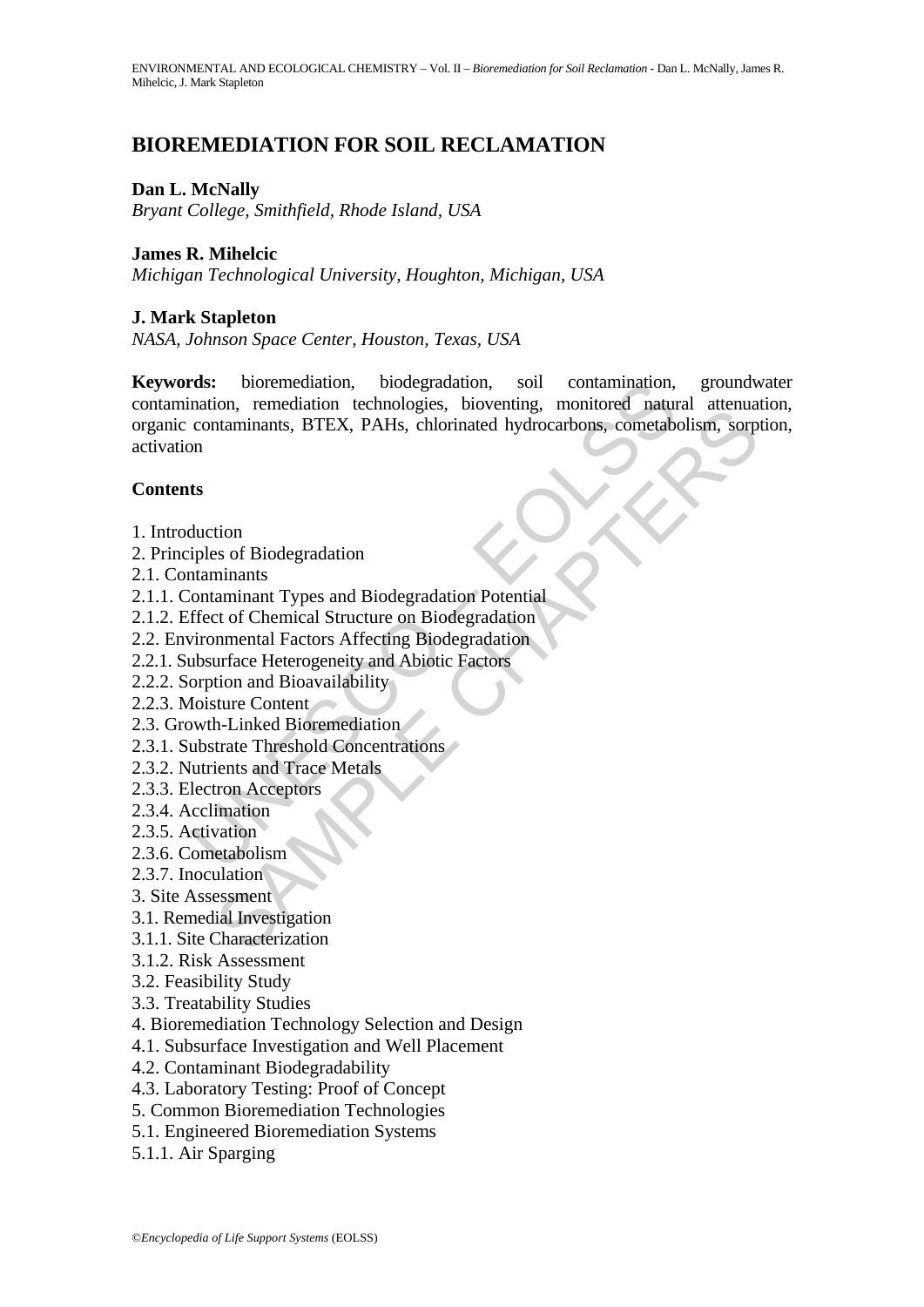- 5.1.2. Biofiltration
- 5.1.3. Bioventing 5.1.4. Groundwater Re-Circulation (Bioengineered Pump and Treat) 5.1.5. Land Treatment and Landfarming 5.1.6. Phytoremediation 5.2. Intrinsic Bioremediation Systems 5.3. Monitored Natural Attenuation (MNA) 6. Monitoring Bioremediation Performance 7. Bioremediation Costs 8. Future Trends in Bioremediation **Glossary** Bibliography Biographical Sketches

#### **Summary**



Before deciding on an alternative treatment technology, such as bioremediation, as much information as possible should be collected about the contaminated site. This is important because it appears that no single alternative treatment technology has completely eliminated the need to use a conventional treatment technology. In this regard, it may be beneficial to combine *in situ* bioremediation, both sequentially and simultaneously, with other treatment technologies as part of a treatment strategy for the cleanup of a contaminated site.

The Section and alternative transference of these studies are the sensible should be collected about the contamination as possible should be collected about the contamination of the contaminated the need to use a conventio an anternative treatment technology, such as bioremediation<br>mation as possible should be collected about the contaminated site. Th<br>because it appears that no single alternative treatment technology<br>eliminated the need to Clearly, the use of microorganisms to convert or transform harmful contaminants in the subsurface to safe compounds is a complex process. Nevertheless, the many advantages of bioremediation, especially when coupled with other processes in monitored natural attenuation, make it an attractive alternative treatment technology. Accordingly, numerous studies have been conducted to examine many factors influencing bioremediation. Since the ultimate goal in engineered bioremediation is to enhance the degradation rate of contaminants, the focus of many of these studies has included investigating the factors that limit the degradation rate. Each of these factors needs to be addressed during site assessment when considering bioremediation as the treatment technology. Therefore, it is quite evident a serious literature review should be performed and experience on the biodegradability of the target compound should exist – in addition to conducting a thorough site assessment – before proceeding with a field project.

Bioremediation is a technology whose full potential has not been realized yet. The combination of the intricacies of microbial processes and the physical challenge of monitoring both microorganisms and contaminants in the subsurface makes bioremediation difficult to understand. Monitoring the performance of bioremediation is a key to this. The full potential of bioremediation to treat a wide range of contaminants cannot be realized as long as its use is clouded by controversy over what it does and how well it works.

### **1. Introduction**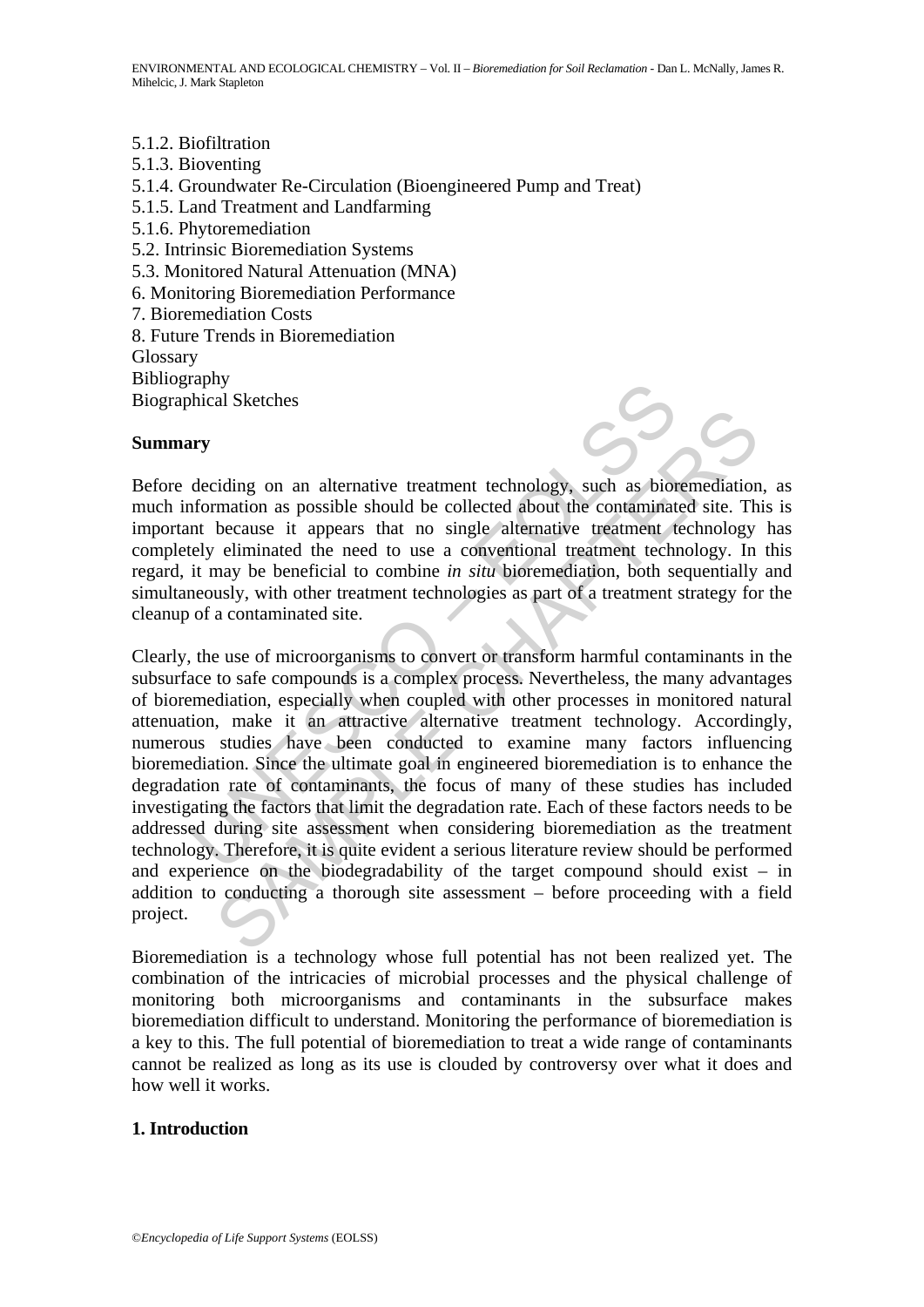Soil remediation has been more successful in meeting regulatory standards than soilgroundwater and aquatic sediment remediations. However, conventional soil cleanup methods generally require extreme actions to physically remove contaminants and consequently, may transfer contaminants to the air. This poses risks that are not always acceptable to workers or residents near the contaminated site. Investigations into alternative cleanup technologies continue to gain interest as a result of the limitations of conventional cleanup technologies and the hazards of conventional treatment methods.

*In situ* bioremediation is an alternative cleanup technology to conventional *ex situ* remediation technologies (e.g. excavation and incineration) and their corresponding high costs, and technical and safety problems. *In situ* bioremediation is the engineered or intrinsic use of microorganisms to control and destroy contaminants in place by biodegradation. It is an especially attractive alternative because it is potentially less costly and can result in the destruction or transformation of hazardous contaminants, which precludes contaminant transfer to other media, a characteristic problem of many conventional cleanup methods. The resulting cost savings and increased safety could make *in situ* bioremediation a preferred alternative cleanup-up technology for responsible parties and regulators alike.

SISTE USE of micrologialisms to countor and uses<br>and dation. It is an especially attractive alternative because it is jumpled<br>and can result in the destruction or transformation of hazardous<br>recludes contaminant transfer t can result in the destruction or transformation of hazardous contaminated<br>are can result in the destruction or transformation of hazardous contaminated<br>uldes contaminant transfer to other media, a characteristic problem o Although cost and safety are primary considerations, *in situ* bioremediation has additional advantages. For instance, engineered *in situ* bioremediation may meet cleanup-up goals more quickly than other conventional methods, such as pump-andtreat. It has the potential to accelerate contaminant desorption and dissolution, limiting factors for many conventional methods, by treating contaminants close to their source, such as contaminants within soil aggregates and micropores, non-aqueous phase liquids (NAPLs), etc. Additionally, treatment is done in place, thereby eliminating transportation costs and liabilities, keeping site disruption to a minimum, and allowing existing use of the site to continue. In place treatment also precludes the need for contaminant long-term storage and its associated liability.

The use of microorganisms to mineralize or transform contaminants to less harmful byproducts is what significantly differentiates this treatment technology from other *in situ* treatment technologies. In fact, biodegradation most likely already plays a role in the fate of contaminants as long as appropriate microorganisms and a number of substances to support cellular energy generation and synthesis are present. Owing to their ubiquitous distribution throughout the environment, relatively rapid growth and metabolism, ability to facilitate genetic manipulation, capability to utilize a wide range of organic and inorganic contaminants as substrates, and ability to quickly adapt to a variety of conditions, bacteria are generally considered the most successful group of microorganisms for bioremediation. These qualities also add versatility to the technology.

Despite mounting evidence in support of *in situ* bioremediation, this treatment technology is neither generally understood nor trusted by many who would benefit from its use or who must approve its use. This is because the combination of microbial processes and contaminants in aqueous and terrestrial environments is complex and makes *in situ* bioremediation difficult to apply and assess. However, *in situ* bioremediation may be considered for many sites with differing conditions.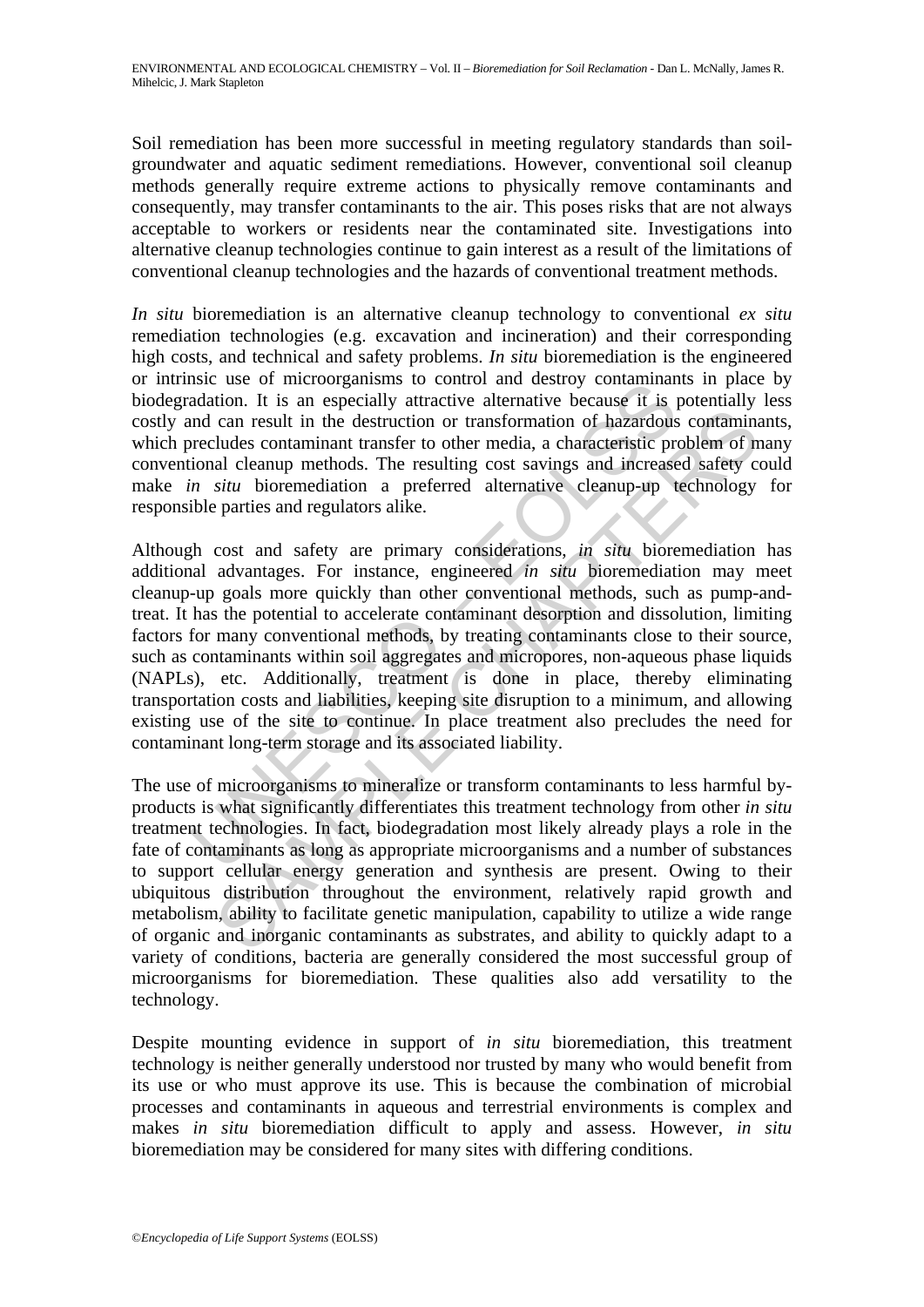#### **2. Principles of Biodegradation**

Degradation of contaminants in natural environments is mediated primarily by two groups of microorganisms: bacteria and fungi (see *Chemistry of Organic Pollutants*). Because the majority of bioremediation systems currently in use are bacterial, emphasis will be placed on this group of microorganisms. Figure 1 shows the major components of biodegradation. Microorganisms require nutrients and a terminal electron acceptor to utilize and degrade a substrate, or contaminant. Oxygen is the required electron acceptor for aerobic microorganisms, while anaerobic microorganisms use other electron acceptors besides oxygen. A standard microbiology text can be referred to for information on microbial physiology, metabolism, genetics, and ecology (see *Biochemical Oxygen Demand*).



Figure 1. A conceptual view of the process of microbial degradation

Several conditions must be satisfied for biodegradation to take place in an environment. First, an organism must exist that has the necessary enzymes to bring about biodegradation. Second, the organism must be present in the environment containing the chemical contaminant. Third, the contaminant must be accessible to the organism. Fourth, if the initial enzyme bringing about the degradation is extra-cellular, the chemical's bonds acted upon by the enzyme must be exposed for the catalyst to function. The products must then penetrate the cell for the transformation to proceed further. Should the initial enzyme be intra-cellular, the chemical must penetrate the surface of the cell to the internal sites where the enzyme acts. Fifth, because the population of microorganisms degrading the chemical is initially small, conditions in the environment must be conducive to allow proliferation of the active microorganisms.

Because microorganisms are frequently the major and occasionally the sole means for degradation of particular chemical contaminants, the absence of a microorganism, or its inability to function, frequently means that the contaminant disappears very slowly or may not be destroyed at all. It is not certain at the present time how many compounds persist at a particular site because of the absence of microorganisms, the occurrence of conditions not conducive for microbial degradation, or the complete absence in nature of microbial species having the capacity to bring about the transformation.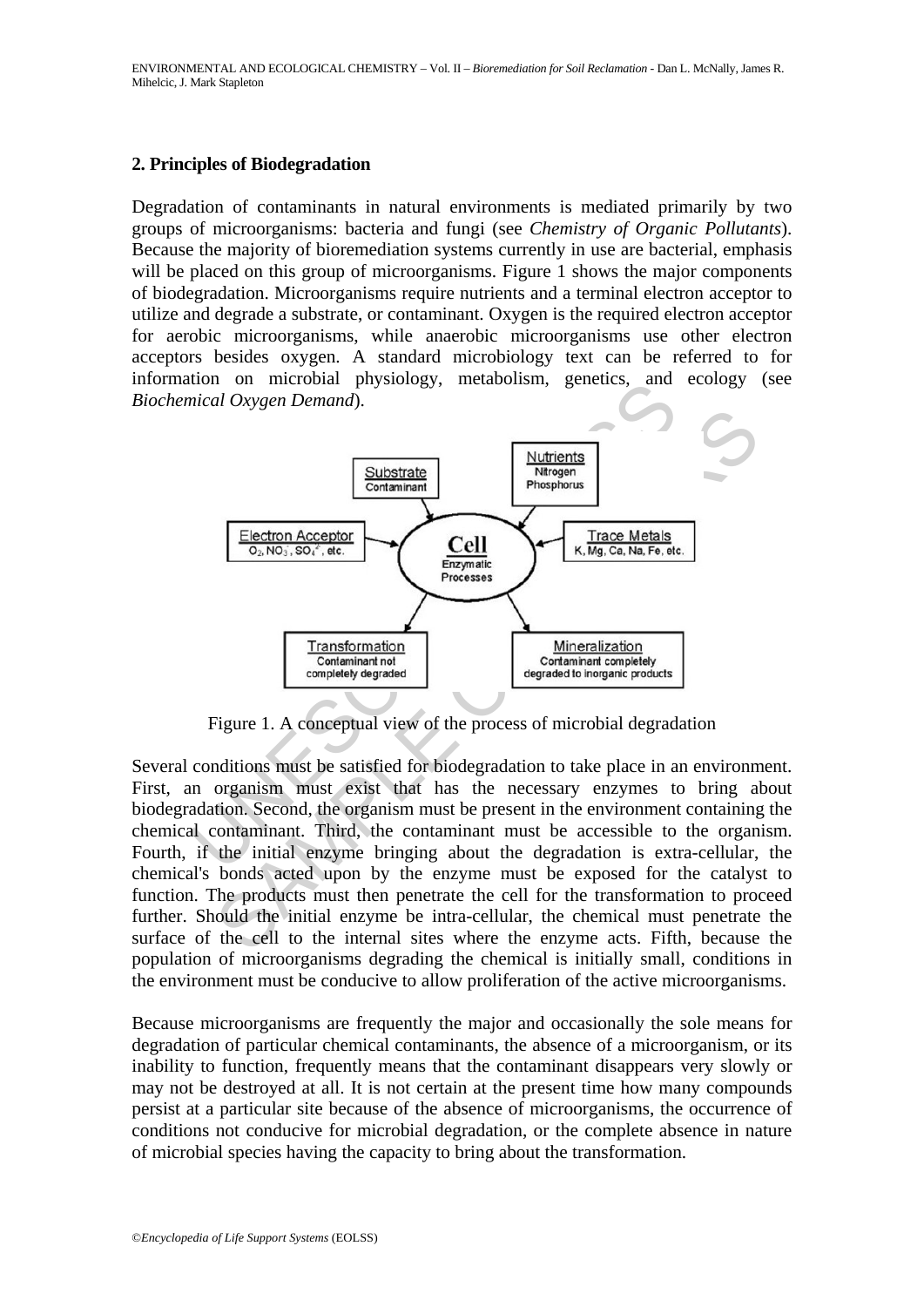# **2.1. Contaminants**

The U.S. Office of Technology Assessment has reported that over 200 substances have been detected in U.S. groundwater. These substances can be naturally occurring (such as the arsenic found from installation of wells in Bangladesh and in West Bengal in India) or can be from anthropogenic inputs that include industrial and agricultural organic chemicals, metals, and radionuclides (see *Speciation of Heavy Metals and Radioisotopes*, *Chemistry of Organic Pollutants*). The occurrence of anthropogenic chemicals in U.S. groundwater is not an isolated geographical phenomenon. For example, Europe's groundwater is endangered in many ways with significant pollution observed from nitrate, pesticides, heavy metals and hydrocarbons. Ukraine's Ministry of Nature Protection reports that in eastern industrial areas, the contamination of groundwater by heavy metals, mainly related to mining and chemical industries, is so serious that many wells can no longer be used as a source of drinking water.

a nonimizate, pessicutes, neavy metast and nyalocalous. Oxidam<br>Protection reports that in eastern industrial areas, the convater by heavy metals, mainly related to mining and ehemical in<br>that many wells can no longer be us Although site contamination is generally reported as groundwater contamination, soil contamination is just as prevalent. Groundwater contamination typically occurs by the initial release of chemicals onto the ground surface. Moreover, many sites are contaminated with more than one hazardous chemical or toxic compound. Therefore, any remediation method or combination of methods selected should be capable of cleaning up all contaminants in the groundwater and attached to the soil.

Additionally, the source of contamination varies. The Ministry of Nature Protection of the Russian Federation reports that 36 percent of their contaminated groundwater is related to industry, 20 percent is related to agriculture, 10 percent is related to municipal landfills, and the remaining 12 percent is from mixed sources. Prior to evaluating any remediation method, the source of the contaminant must be addressed.

### **2.1.1. Contaminant Types and Biodegradation Potential**

For by heavy metals, mainly related to mining and chemical industries, if many wells can no longer be used as a source of drinking water.<br>
site contamination is generally reported as groundwater contamination,<br>
site contam Table 1 lists the twenty most abundant organic chemicals reported in groundwater at solid and hazardous waste disposal sites in the U.S. and their chemical formula. Of these 20 chemicals, all but 7 are chlorinated aliphatic hydrocarbons. Some of the others include benzene, toluene, and ethylbenzene, which are components of fuel products (e.g. gasoline, diesel fuel, and jet fuel) and also serve as feedstock for production of other chemicals. Other examples of common organic chemicals that have contaminated soil and groundwater include multiple ring aromatic hydrocarbons (e.g. polycyclic aromatic hydrocarbons (PAHs)), oxygenated hydrocarbons (e.g. acetone, phenol, methyl-tert-butyl ether (MTBE)), nitroaromatics (e.g. trinitrotoluene (TNT)), and aromatic and non-aromatic hydrocarbons that contain nitrogen, phosphorous, sulfur, chlorine and bromine substituent groups.

| <b>Rank</b> | <b>Chemical</b>          | <b>Structure</b> |
|-------------|--------------------------|------------------|
|             | Dichloromethane          | $CH_2Cl_2$       |
|             | Trichloroethene          | $C_2Cl_3H$       |
|             | Tetrachloroethene        | $C_2CL$          |
|             | Trans-1,2-dichloroethene | $C_2H_2Cl_2$     |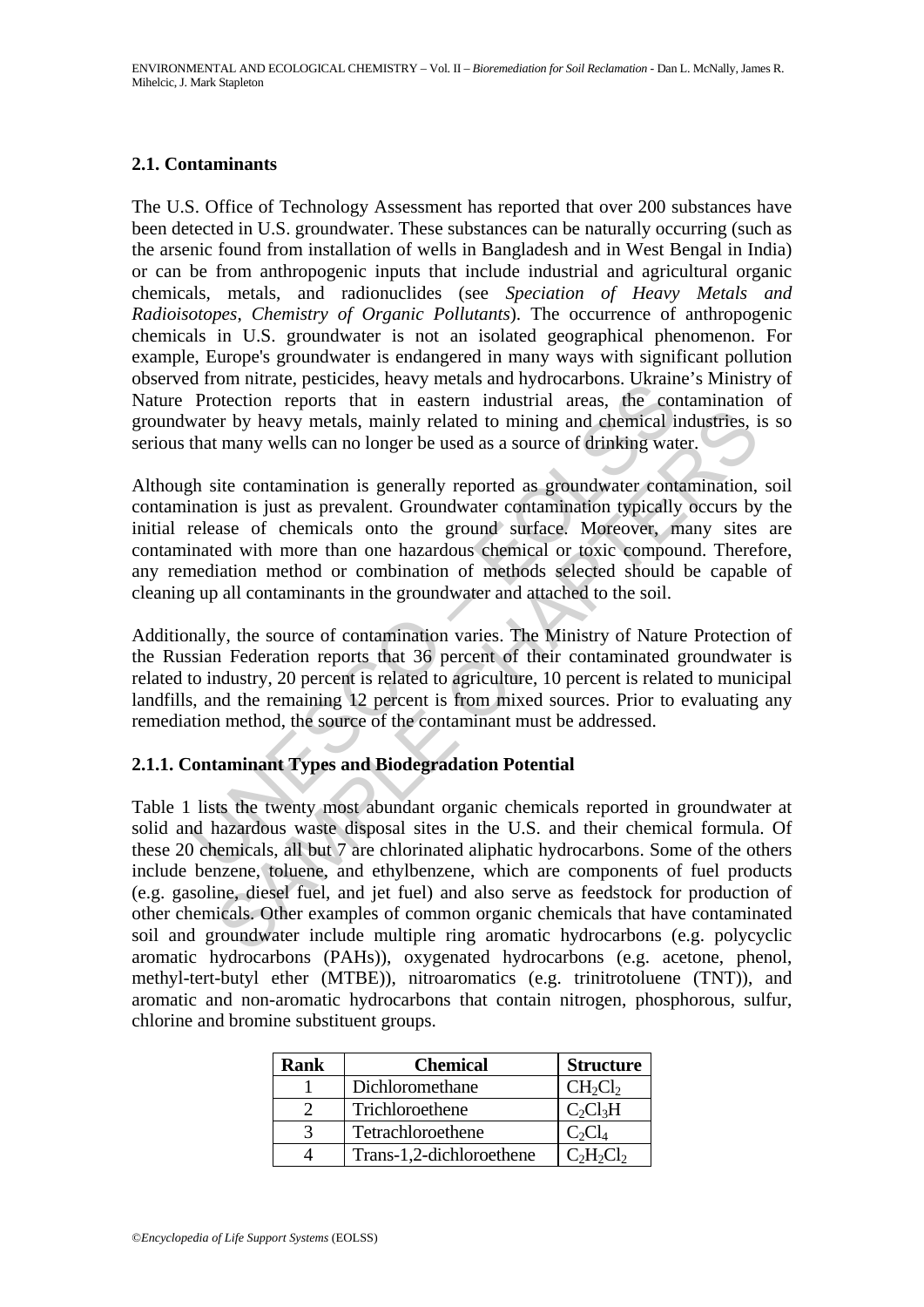| 5  | Chloroform                 | CHCl <sub>3</sub> |
|----|----------------------------|-------------------|
| 6  | 1,1-Dichloroethane         | $C_2Cl_2H_4$      |
| 7  | 1,1-Dichloroethene         | $C_2Cl_2H_2$      |
| 8  | 1,1,1-Trichloroethane      | $C_2Cl_3H_3$      |
| 9  | Toluene                    | $C_7H_8$          |
| 10 | 1,2-Dichloroethane         | $C_2Cl_2H_4$      |
| 11 | Benzene                    | $C_6H_6$          |
| 12 | Ethylbenzene               | $C_8H_{10}$       |
| 13 | Phenol                     | $C_6H_5OH$        |
| 14 | Chlorobenzene              | $C_6H_5Cl$        |
| 15 | Vinyl chloride             | $C_2CH_3$         |
| 16 | Carbon tetrachloride       | CCl <sub>4</sub>  |
| 17 | Bis(2-ethylhexyl)phthalate | $C_{24}H_{38}O_4$ |
| 18 | Naphthalene                | $C_{10}H_8$       |
| 19 | 1,1,2-Trichloroethane      | $C_2Cl_3H_3$      |
| 20 | Chloroethane               | $C_2CH_5$         |

Table 1. Twenty most abundant organic constituents identified in groundwater by occurrence at 479 U.S. waste disposal sites

16 Carbon tetrachloride CCl<sub>4</sub><br>
17 Bis(2-ethylhexyl)phthalate C<sub>24</sub>H<sub>38</sub>O<sub>4</sub><br>
18 Naphthalene C<sub>10</sub>H<sub>8</sub><br>
19 1,1,2-Trichloroethane C<sub>10</sub>H<sub>8</sub><br>
20 Chloroethane C<sub>2</sub>CH<sub>3</sub>H<sub>3</sub><br>
20 Chloroethane C<sub>2</sub>CH<sub>3</sub>H<sub>3</sub><br>
et 1. Twenty most a 17 Bis(2-ethylhexyl)phthalate  $C_{24}H_{38}O_4$ <br>
18 Naphthalene<br>
19 1,1,2-Trichloroethane  $C_{16}H_8$ <br>
19 1,1,2-Trichloroethane  $C_{2C}H_5$ <br>
20 Chloroethane  $C_{2C}H_8$ <br>
20 Chloroethane  $C_{2C}H_8$ <br>
19  $C_{2C}H_9$ <br>
20 Chloroetha Bioremediation, depending on site-specific characteristics, may be used on a variety of contaminants, such as pesticides, fertilizers, metals, and radionuclides. However, not all compounds in one chemical class are biodegradable. For instance, petroleum-based compounds like benzene, toluene, ethylbenzene, xylenes (BTEX) are biodegradable under certain environmental conditions, whereas other petroleum-based compounds such as methyl tertiary butyl ether (MTBE) are not readily biodegradable. The U.S. National Research Council (USNRC) has reported that bioremediation is an established technology for remediation of hydrocarbons and derivatives found in gasoline and other fuel products, alcohols, ketones, esters. They have also reported that bioremediation is an emerging remediation strategy for PAHs, creosote, ethers, nitroaromatics, metals, and halogenated aliphatics. Although a wide range of contaminants is potentially biodegradable, bioremediation systems have been most successfully applied to petroleum hydrocarbons (fuels and refinery wastes) (see *Oil Pollution and Microbial Regulation*), wood preserving wastes (creosote), and chlorinated solvents (PCE and TCE). However, it should be noted that in some instances contaminants might be transformed into more harmful products, such as the case with perchloroethylene (PCE) and trichloroethylene (TCE), which degrade to create vinyl chloride, a human carcinogen (see *Chemistry of Organic Pollutants*).

### **2.1.2. Effect of Chemical Structure on Biodegradation**

Many compounds are considered resistant to biodegradation and persist in the environment. One reason for this is related to chemical hydrophobicity. In general, the more hydrophobic, the less the chemical is bioavailable. This becomes evident with increased molecular weight in a series of similarly structured chemicals, such as PAHs. For instance, biodegradation rates generally decrease going from benzene, to naphthalene, to anthracene, etc. as a result of their increasing hydrophobicity and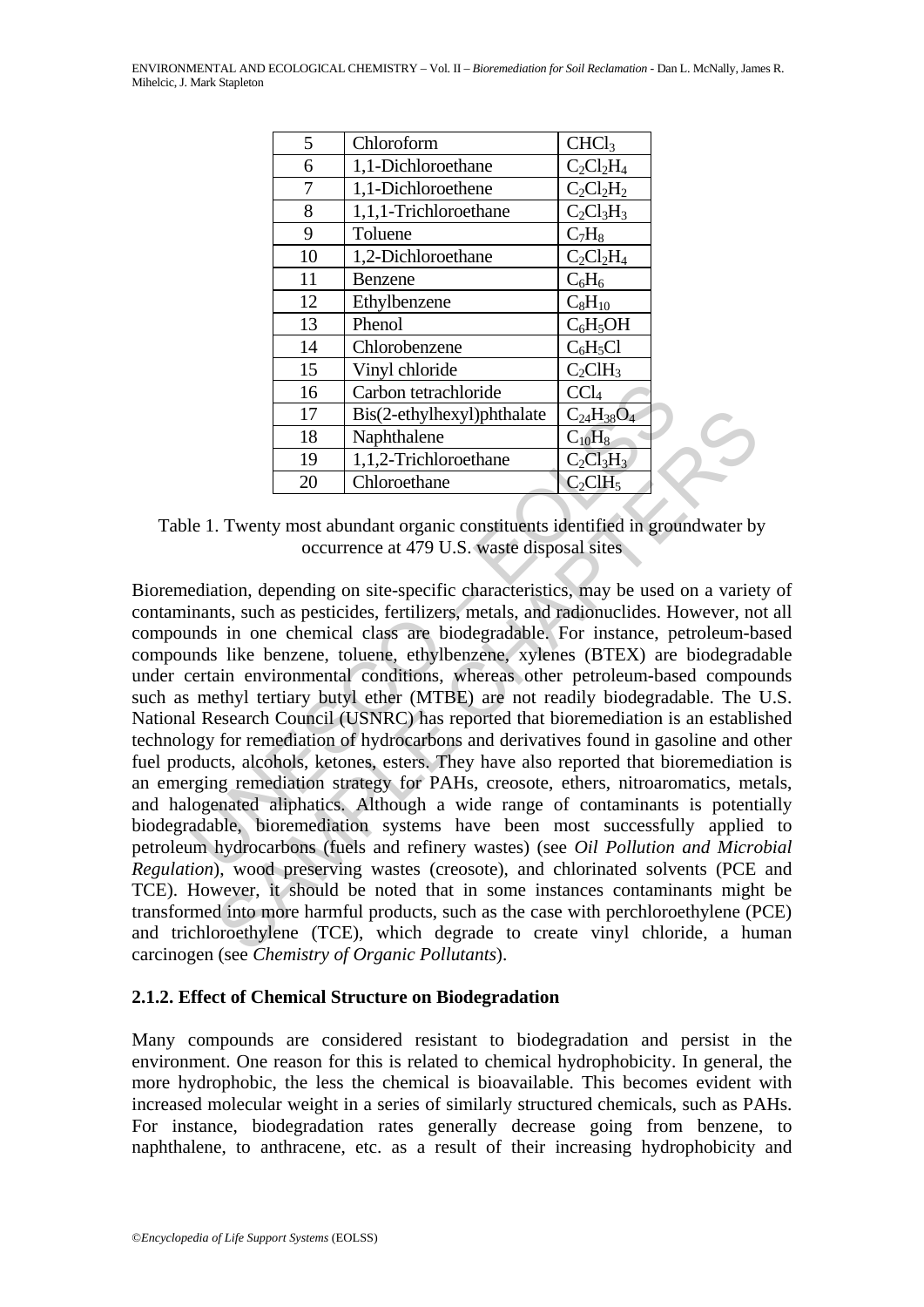corresponding decrease in water solubility. Another reason is that not all chemical structures are amendable to biodegradation. For example, the addition of a halogen (e.g. Cl, Br), nitro group (NO<sub>2</sub>) or sulfo group (SO<sub>3</sub>H) to a readily degradable compound is thought to decrease the compound's susceptibility to biodegradation. The position of the additional substituents is also important. However, incorporation of oxygen into the compound in the form of hydroxyl (OH) and carboxyl (COOH) substituents has been shown to increase biodegradability. Branching of hydrocarbons also results in a lower biodegradation potential. This is shown by the straight chain octadecane (18 carbons), which has a much greater potential to biodegrade than branched phytane (18 carbons).

Competitive and noncompetitive inhibition can also affect bioremediation. A molecule that resembles the contaminant substrate molecule might bind to the active site of the enzyme. This would decrease overall enzyme activity, which would cause competitive inhibition. Noncompetitive inhibition occurs when a molecule binds to a non-active site that results in changing the enzyme's shape. If the change in shape is sufficient, the enzyme may be inactivated.

# **2.2. Environmental Factors Affecting Biodegradation**

Ennotes the containmant substant mobus and more and the same contained more on. Noncompetitive inhibition occurs when a molecule binds to a ults in changing the enzyme's shape. If the change in shape is may be inactivated. The applicability and success of *in situ* bioremediation processes are primarily determined by the geology and hydrology of the contaminated site. For instance, both play critical roles in determining contaminant distribution. In addition, the hydraulic conductivity is often a limiting factor in applying bioremediation. Contaminated sites with high porosity and low hydraulic conductivities are poor candidates for bioremediation because delivering nutrients and an electron acceptor to the contaminated zone becomes difficult. Therefore, there are a number of environmental factors that must be considered in evaluating the application of bioremediation.

# **2.2.1. Subsurface Heterogeneity and Abiotic Factors**

Moncompetitive inhibition occurs when a molecule binds to a non-active<br>in changing the enzyme's shape. If the change in shape is sufficient,<br>is in changing the enzyme's shape. If the change in shape is sufficient,<br>ty be i Soil properties can vary greatly from one region to another. They also can vary greatly within the same region spatially and with depth. The characteristics that define a soil type are the same abiotic factors that influence biodegradation, such as cation exchange capacity, clay type, gradation, intrinsic permeability, liquid limit, organic matter content, particle size, pH, porosity, and soil texture. Each of these factors influences the occurrence, rate, and products of biodegradation. Microorganisms have a range of tolerances to these factors, which affect their growth and activity. Consideration of these factors is necessary, because if they are outside the tolerable limits of the active microorganisms, no biodegradation will occur.

Since groundwater and vapors follow the path of least resistance, regions in the subsurface with high permeability will become preferential flowpaths. Regions with low permeability, such as clays and silts, will remain contaminated. These subsurface heterogeneities play critical roles in contaminant transport and the delivery of nutrients and electron acceptors in engineered systems, since water is the primary delivery mechanism. Contaminated sites with a high degree of geological complexity are often poor candidates for *in situ* bioremediation.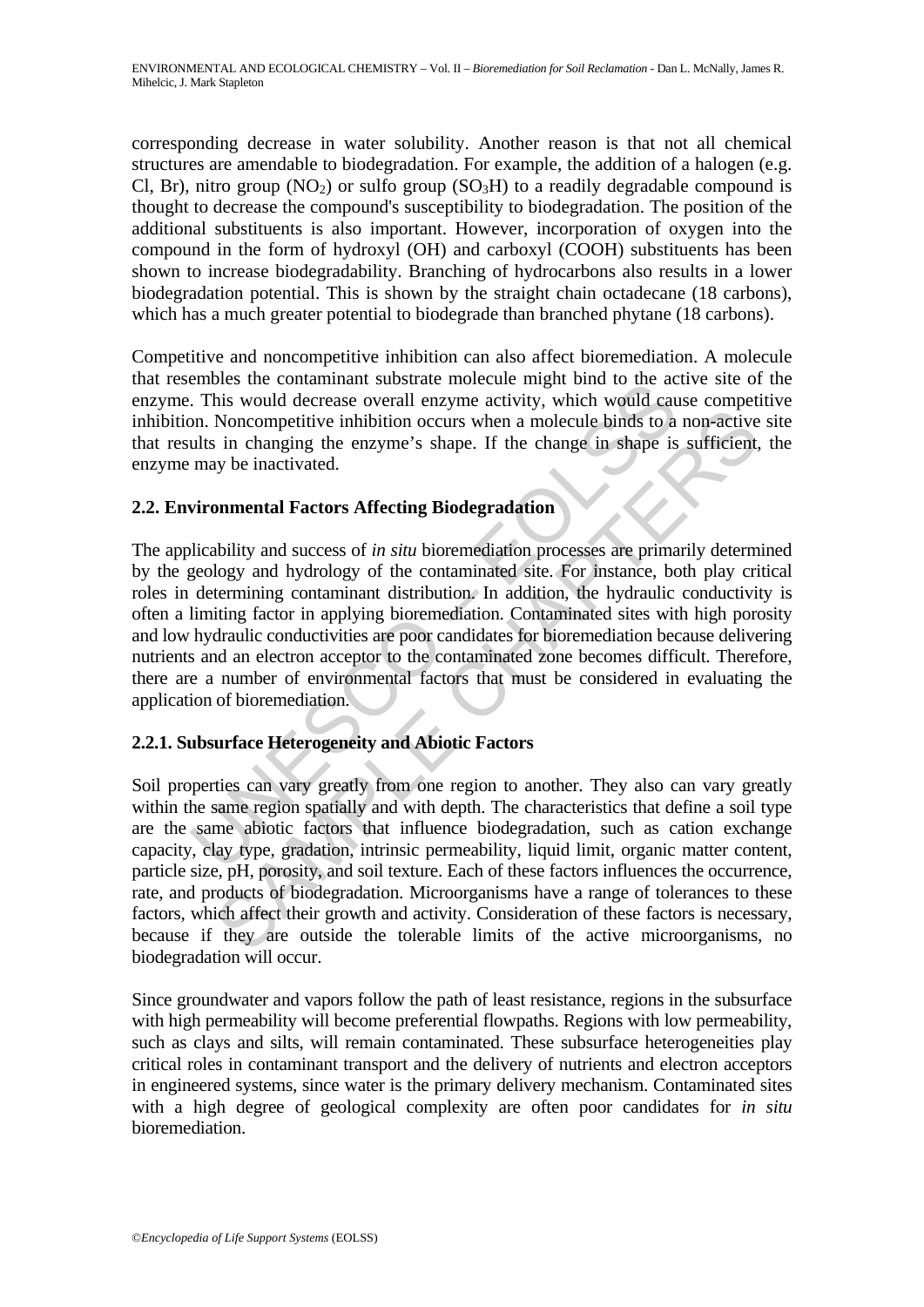### **2.2.2. Sorption and Bioavailability**

Chemical transport, reactivity, and toxicity can be strongly influenced by the compound's interactions with solid surfaces that exist in the environment. Sorption is defined as the "uptake of a solute by a sorbent". Natural sorbents include soils, sediments, and microorganisms. Sorption includes the processes of adsorption of the solute onto surface or interior voids and the partitioning of the solute into an organic medium, usually organic coatings found on soils, sediments, and clays (see *Soil Chemistry*, *Ecological Chemistry*). Because these organic coatings tend to accumulate on charged surfaces, solids such as clays (or the "fines") typically contain a disproportional amount of these coatings. A chemical's partition coefficient  $(K_n)$  is commonly used to determine the movement of an organic chemical in the subsurface (the retardation factor used widely in hydrogeology requires input of  $K_p$ ). For natural systems, the extent of sorption is primarily determined by the magnitude of the soilwater partition coefficient that is normalized to organic carbon  $(K_{\infty})$  and the fraction of organic carbon that is present in the soil-sediment system  $(f_{\infty})$ .

many used to determine the movement of an organic chemical in<br>ardation factor used widely in hydrogeology requires input of  $K$ ,<br>the extent of sorption is primarily determined by the magnitu<br>artition coefficient that is n ation factor used widely in hydrogeology requires input of  $K_p$ ). For nate extent of sorption is primarily determined by the magnitude of the tion coefficient that is normalized to organic carbon  $(K_{\infty})$  and the fractio  $K_{\infty}$  has been found to be linearly related to the degree of hydrophobicity that is usually determined by the magnitude of a chemical's octanol-water partition coefficient, which is typically reported in log units (common notation is either  $\log P$  or  $\log K_{\infty}$ ). For instance, a set of 94 critically evaluated  $K_{\infty}$ 's was used to develop a relationship, which estimates  $K_{\infty}$  by knowing a chemical's  $K_{\infty}$ .

$$
\log K_{\infty} = 0.903 \times \log K_{\infty} + 0.094
$$
 (1)

 $K_p$  for a specific aqueous-solid system is then determined by knowing the solid's  $f_{oc}$ where one percent of organic carbon would result in  $f_{\alpha}$  of 0.01.

$$
K_{\rm p} = K_{\rm oc} \times f_{\rm oc} \tag{2}
$$

 $K<sub>n</sub>$  is also the equilibrium constant for a chemical that has partitioned between the aqueous and solid phases

$$
K_{\rm p} = [C_{\rm sorted}]/[C_{\rm aqueous}] \tag{3}
$$

where  $[C_{\text{sorted}}]$  is the solid phase concentration of the solute at equilibrium and  $[C_{\text{aqueous}}]$ is the aqueous concentration of solute.

Chemicals that strongly sorb to soil may not transport to a great extent in the unsaturated zone. Therefore, they are more likely to accumulate in surface soils and sediments. Examples of such contaminants include polychlorinated biphenyls (PCBs) and polycyclic aromatic hydrocarbons (PAHs) (see *Persistent Organic Wastes*, *Ecological Chemistry*).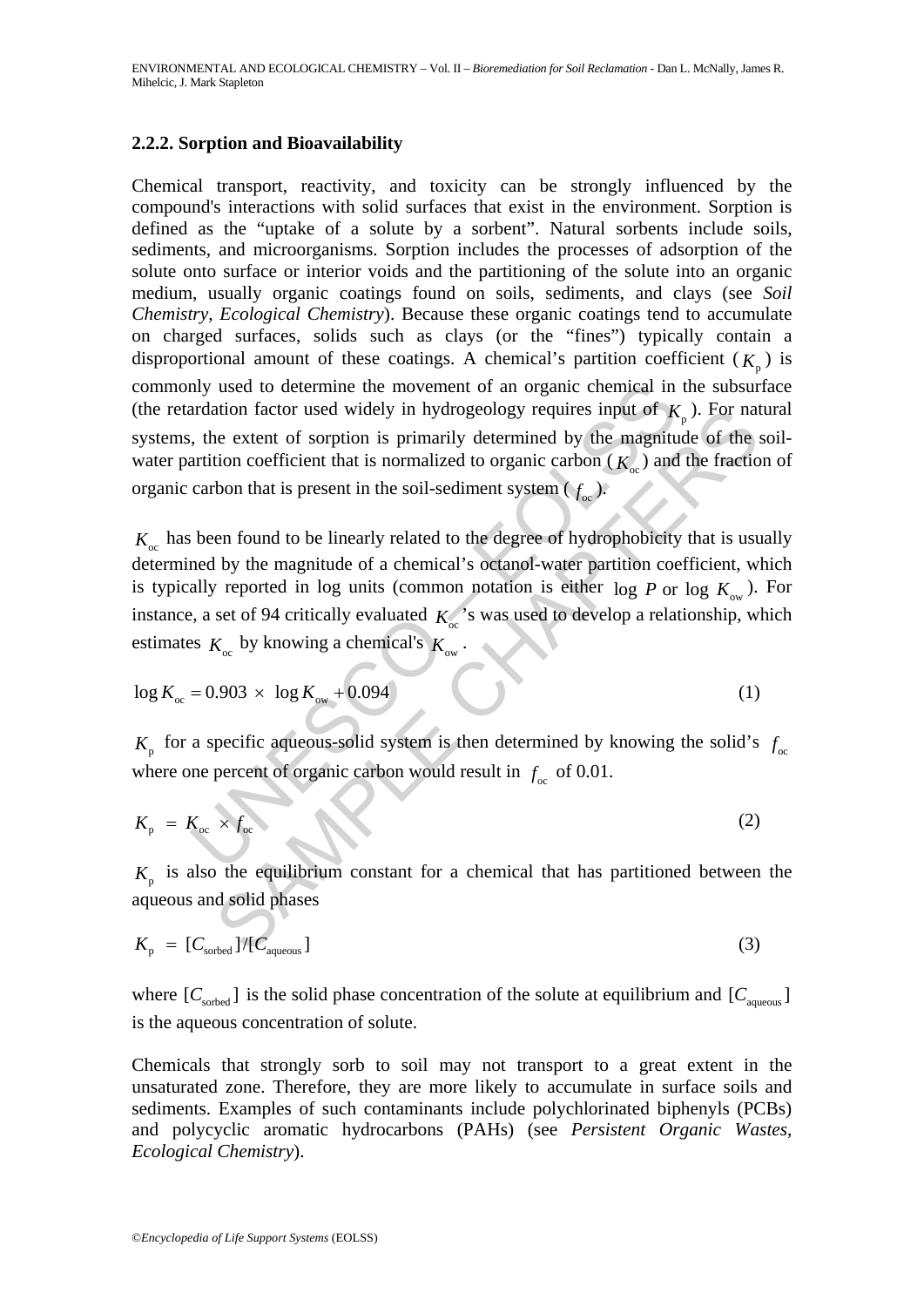Because sorption strongly influences the bioavailability of an organic chemical, the sorption intensity influences whether the chemical is readily accessible to microorganisms for biodegradation. In addition, chemicals that have partitioned into a separate phase or are present themselves as a separate phase, such as oil, non-aqueous phased liquids (NAPLs), or dense non-aqueous phase liquids (DNAPLs) may also not be bioavailable. However, some microorganisms have developed the ability to change the hydrophobicity of their outer membrane so they can directly contact the separate phase, or they secrete chemicals with surfactant-like properties (i.e., biosurfactants) that can solubilize separate phase chemicals, which can increase bioavailability.

# **2.2.3. Moisture Content**

The microorganisms carrying out metabolic transformation require adequate moisture for their growth and activity. Therefore, the drying of surface soils can severely restrict biodegradation. For instance, decreasing the moisture content will decrease the rate of degradation. The optimum moisture level will depend on the properties of the soil and contaminant. It will also depend on whether degradation is targeted under aerobic or anaerobic conditions, because an abundance of water may cause anaerobic conditions if there is an active enough microbial community.

# **2.3. Growth-Linked Bioremediation**

France Content expectively. Therefore, the distant and a significant region of the total visitors.<br>
Therefore, the divided of the properties and activity. Therefore, the drying of surface soils can salation. For instance, organisms carrying out metabolic transformation require adequate mois<br>cowth and activity. Therefore, the drying of surface soils can severely resp.<br>in. The instance, decreasing the moisture content will decrease the rat<br>i Mineralization of organic compounds is characteristic of growth-linked biodegradation; where the microbial population grows by utilizing the contaminant substrate and an electron acceptor to produce carbon dioxide, cell components, energy and other products typical of the usual catabolic and anabolic pathways. Generally, the subsurface already contains a relatively large number of microorganisms. Surface soil systems typically contain  $10^5$  to  $10^8$  viable bacterial cells per gram of dry soil and  $10^5$  to  $10^6$ fungi per gram of dry soil. Subsurface systems typically contain  $10^2$  to  $10^5$  bacterial cells per gram of dry soil. Approximately 60-90 percent of isolates in groundwater are gram-negative bacteria and a significant number of the total viable cells found in the environment can degrade unsubstituted hydrocarbons.

# **2.3.1. Substrate Threshold Concentrations**

Sorption also directly influences biodegradation when a chemical partitions strongly to the solid phase and lowers the aqueous phase concentration. The lower aqueous concentration may fall below a threshold concentration where the number of reactions is not significant enough to supply the microbial population with energy for net growth. This concentration is typically referred to as  $S_{\text{min}}$  in engineered reactor systems. For example, it is well known that more highly chlorinated PCBs may undergo significant dechlorination at concentrations in the  $50-100$  mg kg<sup>-1</sup> (ppm) range but no dechlorination is observed near the commonly observed target clean up levels of 1-10 mg  $kg^{-1}$  and lower.

Biodegradation may also be limited when there is not sufficient substrate to activate needed enzymes, or there is not a sufficient concentration gradient to transport the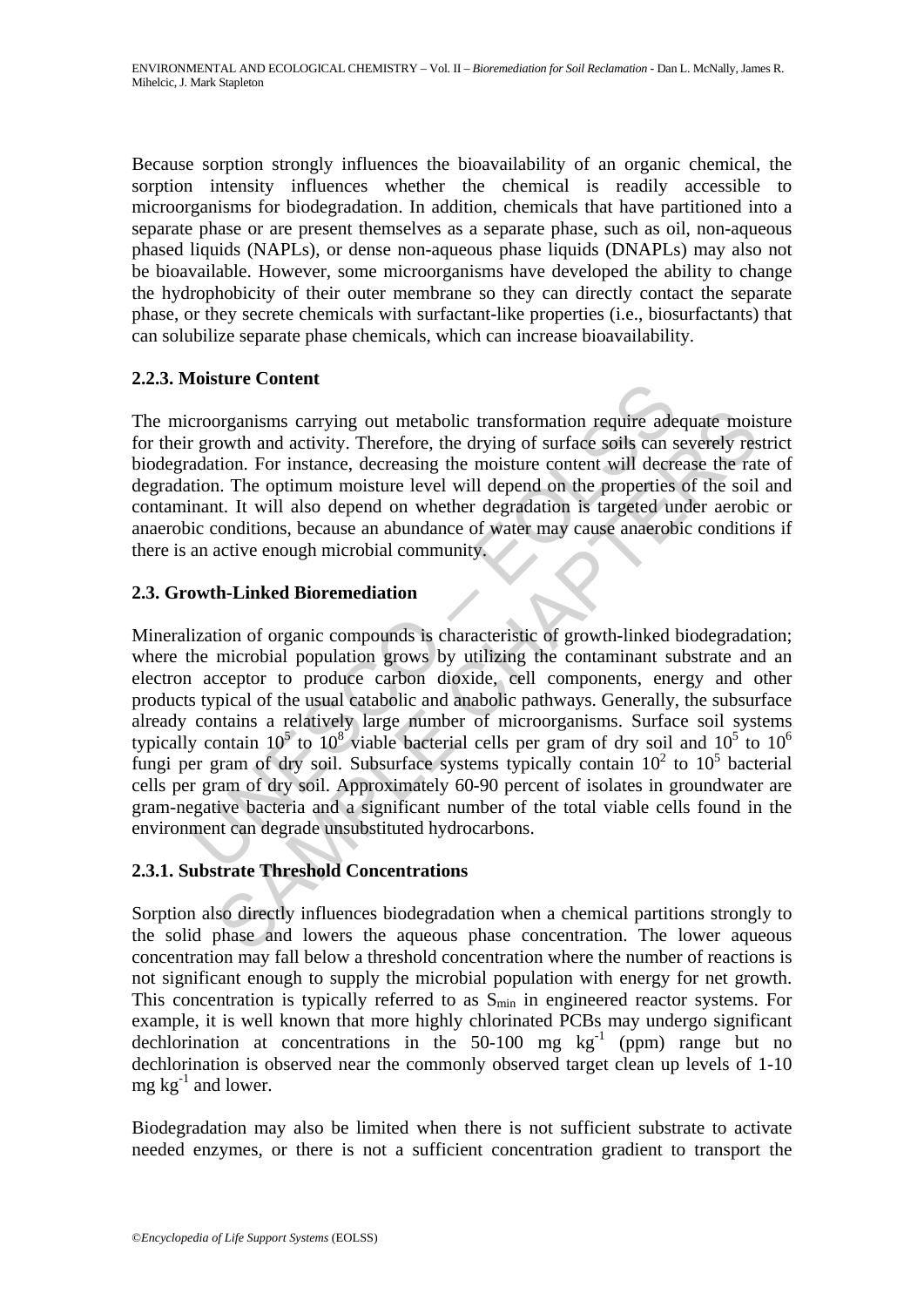chemical across a cellular membrane when diffusion is the primary uptake mechanism. At this low concentration, the substrate may be providing just enough energy to keep the cell alive. Although the substrate is being degraded, the cells are not growing, and the population size is not increasing. When the concentration of the substrate is high, the appropriate metabolic enzymes are activated and diffusion occurs to provide enough of the carbon source to satisfy the needs for maintenance energy and for the processes that lead to increases in cell size, growth, and multiplication. However, threshold concentrations may not always exist. Many organic chemicals have been mineralized at levels below which the substrates fail to support growth, but in these instances, the rate of degradation will decrease when it is directly correlated with concentration.

### **2.3.2. Nutrients and Trace Metals**

An adequate amount of nutrients containing the elements nitrogen (N) and phosphorous (P) are necessary for microbial metabolism and growth. These nutrients must be available to the microorganisms in a usable form, appropriate concentrations, and the proper ratios. In many instances, nitrogen and phosphorous are growth rate limiting. Consequently, biodegradation of contaminants will slow or will not proceed when available nitrogen and phosphorous are depleted or are no longer present. Metals, which are also required by microorganisms, but in trace amounts, are usually present in the subsurface in sufficient quantities (see *Trace Elements*, *Soil Chemistry*).

quate amount of nutrients show and accretions<br>quate amount of nutrients containing the elements nitrogen (N) an<br>necessary for microbial metabolism and growth. These nut<br>to to the microorganisms in a usable form, appropriat te amount of nutrients containing the elements nitrogen (N) and phospho<br>ccessary for microbial metabolism and growth. These nutrients muss<br>of the microorganisms in a usable form, appropriate concentrations, and<br>os. In many Several approaches have been used to supply nutrients by applying various commercial agricultural fertilizers either in solid form or mixed with irrigation water. Care should be taken in determining the nutrient application rates. If there is an over-abundance of nutrients added, they can migrate off site and cause biofouling. The appropriate application rates can be determined based on the amount of organic carbon present and utilization of a carbon/nitrogen/phosphorous ratio. This approach relies on experience obtained under varying conditions and information from published accounts. Although this ratio approximates 100:10:1, the literature reports significant variations, depending on a number of site-specific conditions. For instance, if some of the carbon is mineralized to carbon dioxide and water, nutrient requirements may be less. Another approach to determine the nutrient application rate is by experiment during treatability studies. Because this approach provides site-specific results, it is recommended.

> TO ACCESS ALL THE **32 PAGES** OF THIS CHAPTER, Visi[t: http://www.eolss.net/Eolss-sampleAllChapter.aspx](https://www.eolss.net/ebooklib/sc_cart.aspx?File=E6-13-03-07)

**Bibliography** 

- - -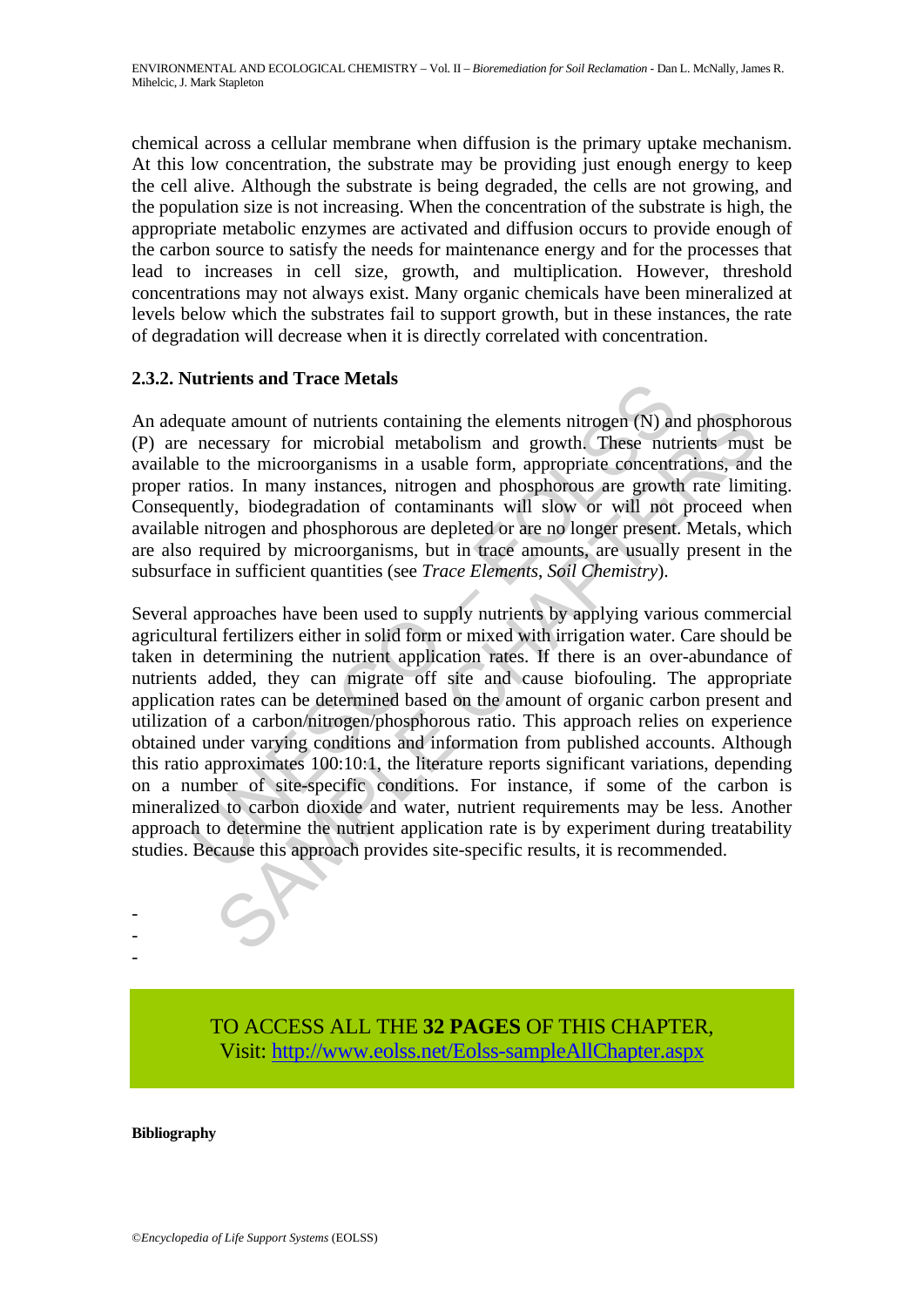Alexander M. (1994). *Biodegradation and Bioremediation,* 302 pp. San Diego, CA, USA: Academic Press. [Basic principles of bioremediation are presented, considers recent developments in various disciplines applicable to bioremediation].

Biogroup. www.bioremediationgroup.org/ [A technical forum for discussing enhanced bioremediation science/engineering and monitored natural attenuation].

Baker K.H., Herson D.S. (1994). *Bioremediation,* 375 pp. New York, USA: McGraw-Hill. [Comprehensive guide to bioremediation – introduction to the basic techniques and applications of bioremediation].

Bioremediation Books. www.mobot.org/jwcross/phytoremediation/bioremediation\_books.htm [Provides a list of the latest reference books on bioremediation].

Chapelle F.H. (1993). *Ground-Water Microbiology and Geochemistry*, 424 pp. New York, USA: Wiley and Sons. [Includes an overview of microbiology, a hydrologic perspective on how microbial processes affect groundwater geochemistry, techniques for sampling subsurface environments, classic geochemical modeling techniques, focus in on microbial processes in contaminated ground-water systems].

National Research Council (NRC) (1993). *In Situ Bioremediation – When Does It Work?,* 207 pp. Water Science and Technology Board, Washington, D.C., USA: National Academy Press. [Provides direction for decision makers and offers detailed and readable explanations of the processes involved in *in situ* bioremediation, circumstances in which it is best used, and the methods of measurement, field testing, and modeling used to evaluate the results of bioremediation projects].

Natural and Accelerated Bioremediation Research (NABIR). www.lbl.gov/NABIR/ [Provides the fundamental science cost-effective bioremediation of radionuclides and metals in the subsurface].

United States Environmental Protection Agency. www.epa.gov/ORD/WebPubs/biorem/ [Includes a list of publications and documents pertaining to all aspects of bioremediation].

United States Geology Survey. water.usgs.gov/wid/html/bioremed.html [Contains case studies in bioremediation].

United States National Agricultural Library. www.nal.usda.gov/bic/Biorem/biorem.htm [Provides a list of bioremediation resources for the U.S. government].

#### **Biographical Sketches**

repairs and moreology and moreology and moreology and moreology and the Rollogy is a conformed in the chindues, Theorem Council (NRC) (1993). *In Situ Bioremediation* – When *Does It Wordm* (Necessarch Council (NRC) (1993) hniques, focus in on microbial processes in contaminated ground-water systems].<br>
earn/Coururi (NRC) (1993). In Stin Bioremediation – When Does H Work?, 2017<br>
Technology Board, Washington, D.C., USA: National Academy Press. **Dan L. McNally** is Chair and an Associate Professor of Science and Technology at Bryant College, Smithfield, Rhode Island. He received a B.S. in Architecture from The University of Detroit, a M.S. in Business Administration and Computer Information Systems from Webster University, a M.S. in Civil Engineering and a Ph.D. in Environmental Engineering from Michigan Technological University. He serves as an advisor and lead environmental industry consultant at the Rhode Island Export Assistance Center and is a co-founder of the Center for Sustainable Business Practices. This has involved environmental technology transfer from private industry to foreign countries in Central and Latin America, Eastern Europe, and China. Teaching responsibilities include undergraduate environmental science courses. Research interests include bioremediation of PAHs in subsurface environments, pollution prevention, and sustainable business practices.

**James R. Mihelcic** is a Professor of Civil and Environmental Engineering at Michigan Technological University, Houghton, Michigan. He received a B.S. in Environmental Engineering form The Pennsylvania State University and an M.S. and Ph.D. in Civil Engineering from Carnegie Mellon University. He co-directs Michigan Tech's Master's International Program in Civil and Environmental Engineering that allows students to combine graduate coursework and research with two years of service in the U.S. Peace Corps. He is a recipient of the Association of Environmental Engineering and Science Professors-Wiley Interscience Award for Outstanding Contributions to Environmental Engineering and Science and is also lead author for the textbook "Fundamentals of Environmental Engineering." His research and teaching interests are focused on biological processes in natural and engineered environments, industrial ecology and sustainability, and engineering in the developing world.